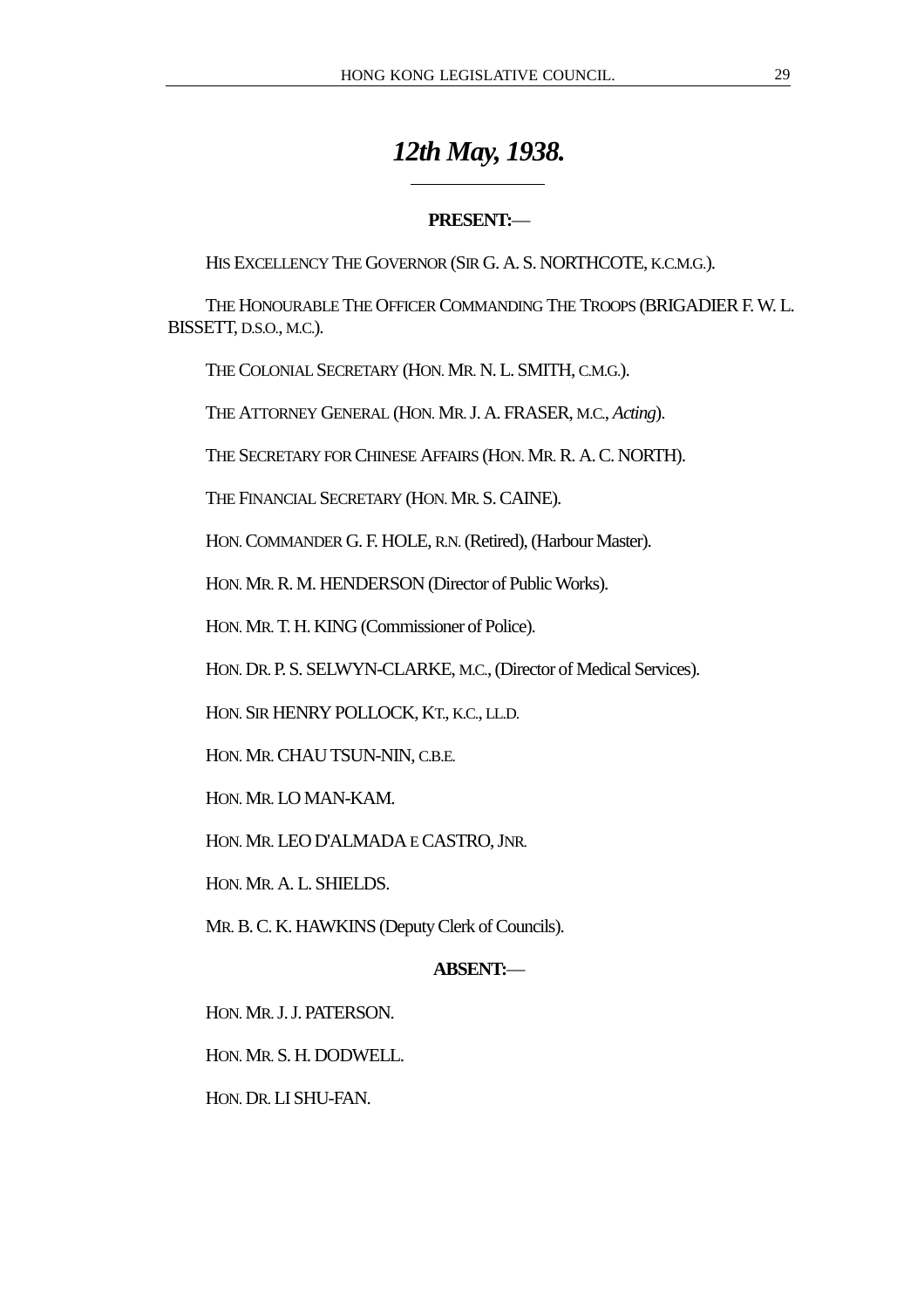# **MINUTES.**

The Minutes of the previous meeting of the Council were confirmed.

## **NEW MEMBERS.**

The Honourable the Officer Commanding the Troops (Brigadier F. W. L. Bissett, D.S.O., M.C.), and the Honourable Mr. A. L. Shields took the Oath of Allegiance and assumed their seats as Members of the Council.

# **PAPERS.**

THE COLONIAL SECRETARY, by command of H.E. The Governor, laid upon the table the following papers:

- The French Convent St. Teresa's Hospital exempted by the Governor in Council under section 8 of the Nursing and Maternity Homes Registration Ordinance, 1936, Ordinance No. 48 of 1936, from the operation of the said Ordinance, dated 14th April, 1938.
- Amendment made by the Governor in Council under sections 25 (4) and 42 of the Merchant Shipping Ordinance, 1899, Ordinance No. 10 of 1899, to Table M in the Schedule to that Ordinance, dated 21st April, 1938.
- Notice to Airmen No. 1 of 1938, dated 22nd April, 1938.
- Amendment made by the Governor in Council under section 56 of the Trade Marks Ordinance, 1909, Ordinance No. 40 of 1909, to the Trade Marks Rules, dated 22nd April, 1938.
- Declaration under section 18 of the Quarantine and Prevention of Disease Ordinance, 1936, Ordinance No. 7 of 1936, dated 6th May, 1938.
- Notice to Airmen No. 2 of 1938, dated 4th May, 1938.
- Proclamation No. 3.—The Geneva Convention Act, 1937 (Colonies) Order in Council, 1937, to come into operation on the 29th April, 1938.
- The Code of Vernacular School Subsidies.

Sessional Papers, 1938:—

No. 7.—Report by the Chairman (Mr. W. J. Carrie) of the Shanghai Refugees Committee.

# **MOTIONS.**

THE ATTORNEY GENERAL moved the following resolution: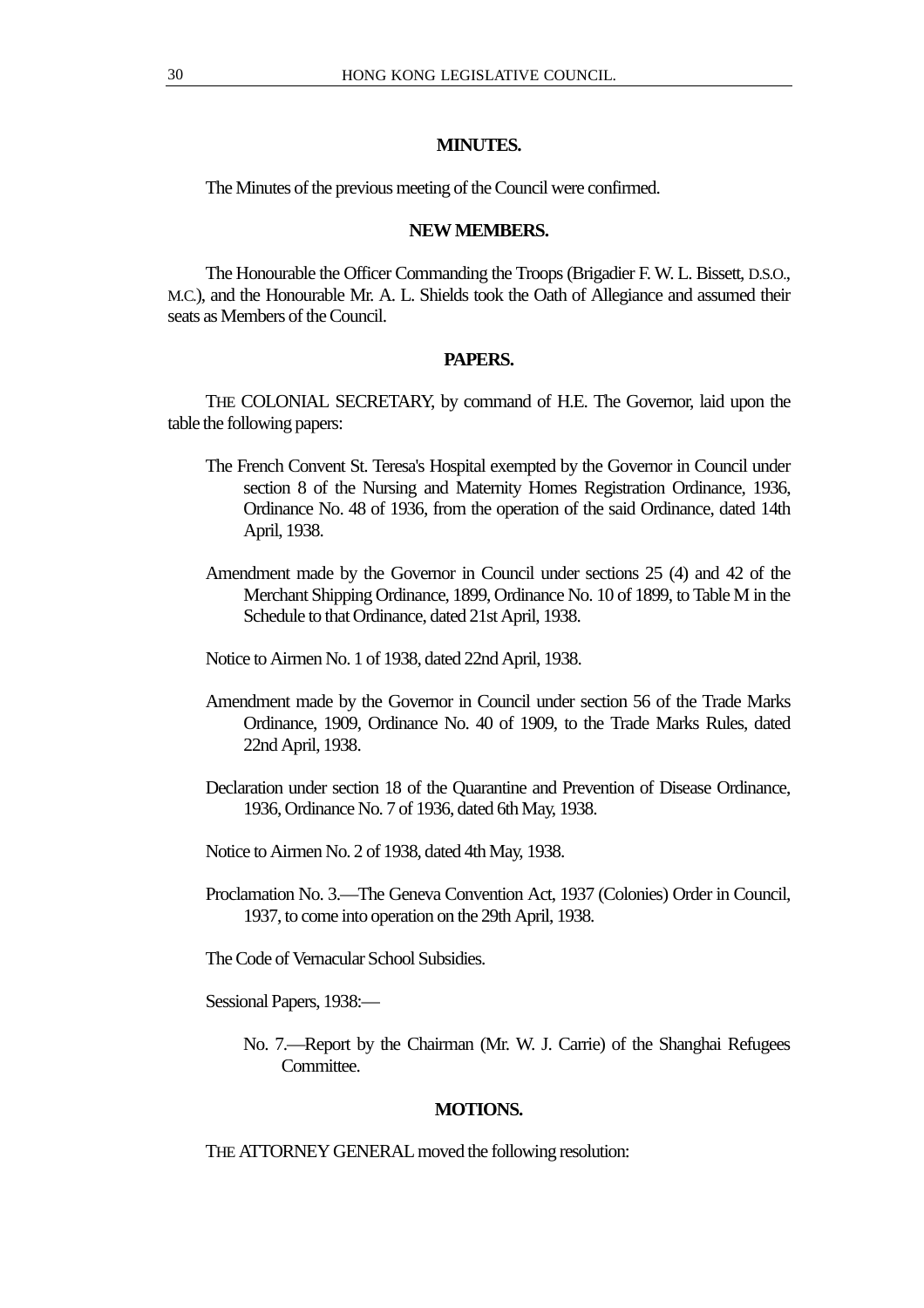Resolved that the style of the office of "Assistant Attorney General" be changed to that of "Crown Counsel" for all purposes and that the following addition be made to the Schedule to the Public Officers (Changes of Style) Ordinance, 1937:—

| Old style of officer,              | New style of officer, |
|------------------------------------|-----------------------|
| office or department.              | office or department. |
| <b>Assistant Attorney General.</b> | Crown Counsel.        |

He said: This amendment is made on instructions of the Secretary of State for the Colonies.

THE COLONIAL SECRETARY seconded, and this was agreed to.

## **URBAN COUNCIL BY-LAWS.**

#### THE ATTORNEY GENERAL moved:—

That the by-laws made by the Urban Council under sections 5 and 6 of the Public Health (Food) Ordinance, 1935, on the 26th day of April, 1938, amending the by-laws in the Schedule to that Ordinance under the heading "Dairies and Milk Shops," be approved. He said: The effect of the amendments is as follows:—

The heading to which I have referred is extended by words making it apply to the sale of milk generally, and new by-laws numbered 1A, 1B and 1C, dealing with the pasteurization of milk are added.

On and after the 1st January, 1939, which is the date on which the new by-laws are to come into force, all milk sold, offered or exposed for sale or used in the preparation of food for sale must be pasteurized, that is, treated with heat and then cooled in the manner prescribed in the by-laws. That is the effect of by-law 1A, which makes it an offence to sell milk which has not been "pasteurized."

By-law 1B requires pasteurizing apparatus to be of a type approved by the Urban Council, the treatment of the milk by heat to be automatically recorded and the records kept for two months and to be open to inspection by Health or Food Officers.

By-law 1C prescribes certain standards for the construction, sealing and labelling of milk bottles and enables the Urban Council to lay down standards for other types of containers in which milk is sold, except where it is sold in bulk. This by-law also requires containers to be filled by machinery or other approved means in the premises in which the milk is pasteurized and to be thoroughly cleansed and sterilized— in the case of bottles, with steam or boiling water—before they are used.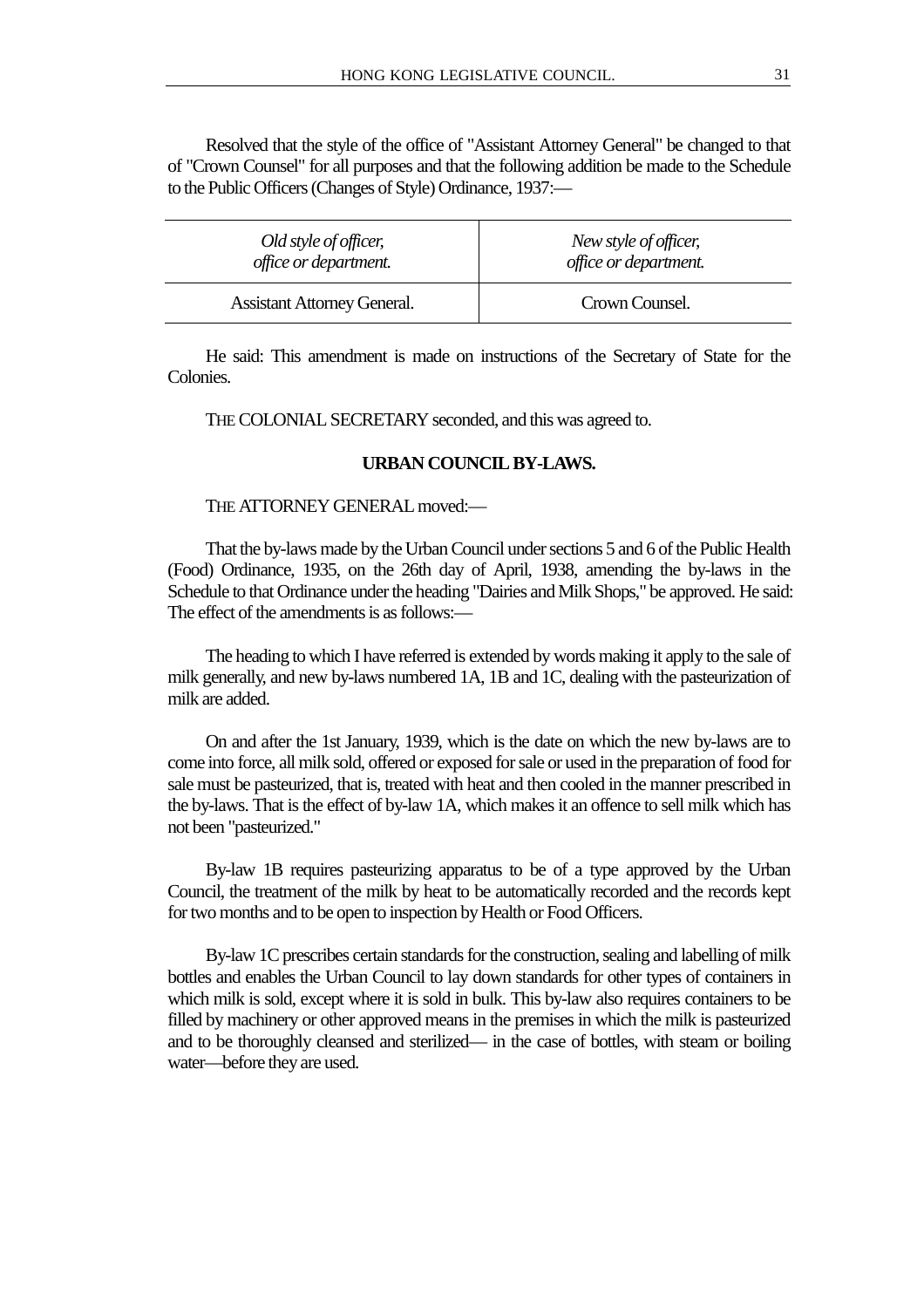THE COLONIAL SECRETARY seconded, and this was agreed to.

# **PROTECTION OF WOMEN AND GIRLS ORDINANCE, 1938.**

THE ATTORNEY GENERAL moved the second reading of a Bill intituled "An Ordinance to amend the law relating to the protection of women and girls." He said: Certain amendments to this Ordinance have been proposed which I suggest be made in Committee. A list giving details of the proposed amendments has been circulated and is now in the hands of Honourable Members.

HON. MR. M. K. LO.—The importance of the Bill before this Council lies of course in Sections 31 to 36. As I hope and believe that the enactment of this Bill as an Ordinance will mark the termination of a protacted controversy on one of the most difficult social questions of the Colony, I feel it right that I should make a few observations this afternoon.

It is my conviction that the new provisions will enable my honourable friend the Secretary for Chinese Affairs to deal with the problems of the "transferred girl" and the improperly-treated girl with thoroughness and efficiency. And I should like to say that the principle of the Bill has been fully accepted by the District Watch Committee.

When, in July last year, I was approached to support the petition which has since been presented to the Secretary of State for the Colonies, I intimated that, whilst I found myself unable to subscribe to all the statements and views contained in that petition, I was in sympathy with the promoters of the petition in so far as they sought to secure registration and protection of those girls whose position might require special care and protection, for reasons which might be summarised as follows:—

- *(a)* The question as to how far certain classes of girls required State protection greater than that at present afforded by existing legislation, and as to how far such increased protection was administratively or politically possible was admittedly a difficult one; indeed, the complexity of the problem could not be better illustrated than by the fact that three able Commissioners, specially sent out from England to investigate and report, had failed to agree.
- *(b)* In the light of the present meagre actual knowledge and available material one's views could at best be based on mere opinions and conjectures.
- *(c)* Without necessarily subscribing to all the statements and views set out in the petition, one could not be absolutely sure that those who were advocating a greater measure of protection for transferred girls might not possibly be right, and that those who opposed the same, however strong and however *bona fide* might be such opposition, might not possibly be wrong.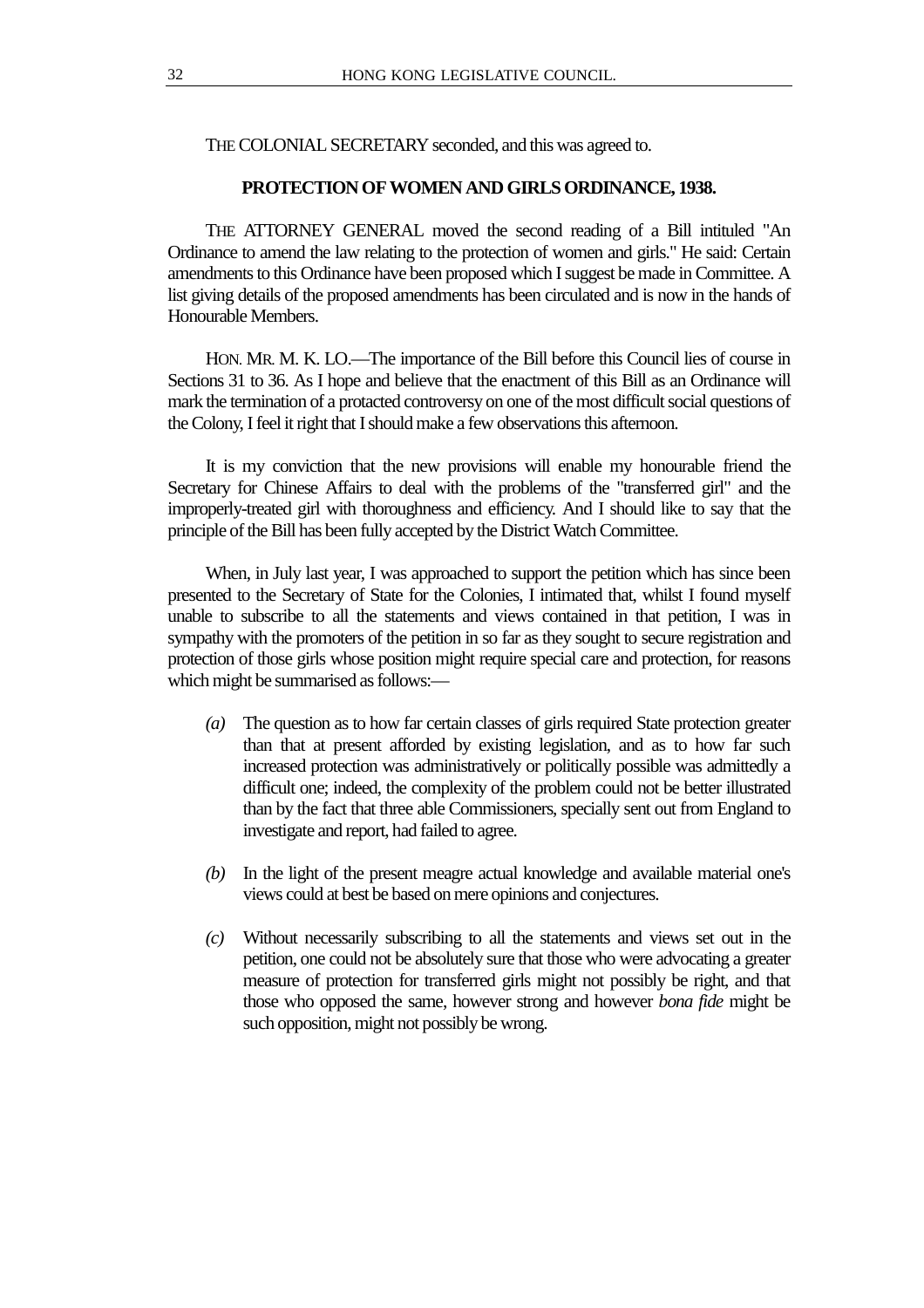- *(d)* I therefore felt that it was in the interests of the Colony that in a case of this kind the conflicting views should be subject to the test of trial and experiment: if opponents of the reform should prove to be right, no harm would have been done and the inestimable boon to the social conscience of the Colony that here there was no "problem" to solve, would have been achieved; if the advocates for the reform should prove to be right, then a great blot on the fair name of the Colony would have been removed.
- *(e)* It was conceded that any new legislation along the lines envisaged by the petitioners would not achieve much good unless it were administered with tact and sympathy as well as ability; but, given such administration, I felt sure that the Protector, in carrying out her contemplated duties, would never have had to resort to a house-to-house search—an idea which the Majority Report rightly characterised as fantastic—and further that the grave danger of corruption of individual members of the staff of the Protector would be safeguarded.

Sir, the above remain the main reasons why I wholeheartedly support the Bill now before this Council. In the hands of the Secretary for Chinese Affairs, the new law will be a powerful instrument for good. The Colony should be grateful to you, Sir, for the deep and personal interest which Your Excellency has taken in the solution of this difficult question.

Before I sit down I should like to pay a sincere tribute to my honourable friends the Attorney General and the Secretary for Chinese Affairs for the very patient manner in which they have dealt with this question, considered the varying and conflicting views and, in short, hammered out a formula, now embodied in Clauses 31 to 36, which should give satisfaction to all parties concerned.

H.E. THE GOVERNOR.—It is with very much pleasure that I have listened to what the Hon. Mr. M. K. Lo has said and which, I feel sure, constitutes the great bulk, and the best, of Chinese opinion on this matter.

THE COLONIAL SECRETARY seconded, and the Bill was read a second time.

Council then went into Committee to consider the Bill clause by clause.

Clause 2.

THE ATTORNEY GENERAL.—I move that in paragraph *(b)*, "of premises" be inserted after "Keeper" and "in question" be deleted;

In paragraph *(c)*, the inverted commas be closed after "Occupier" and not after "premises", and "the premises" be substituted for "any premises" in the second line;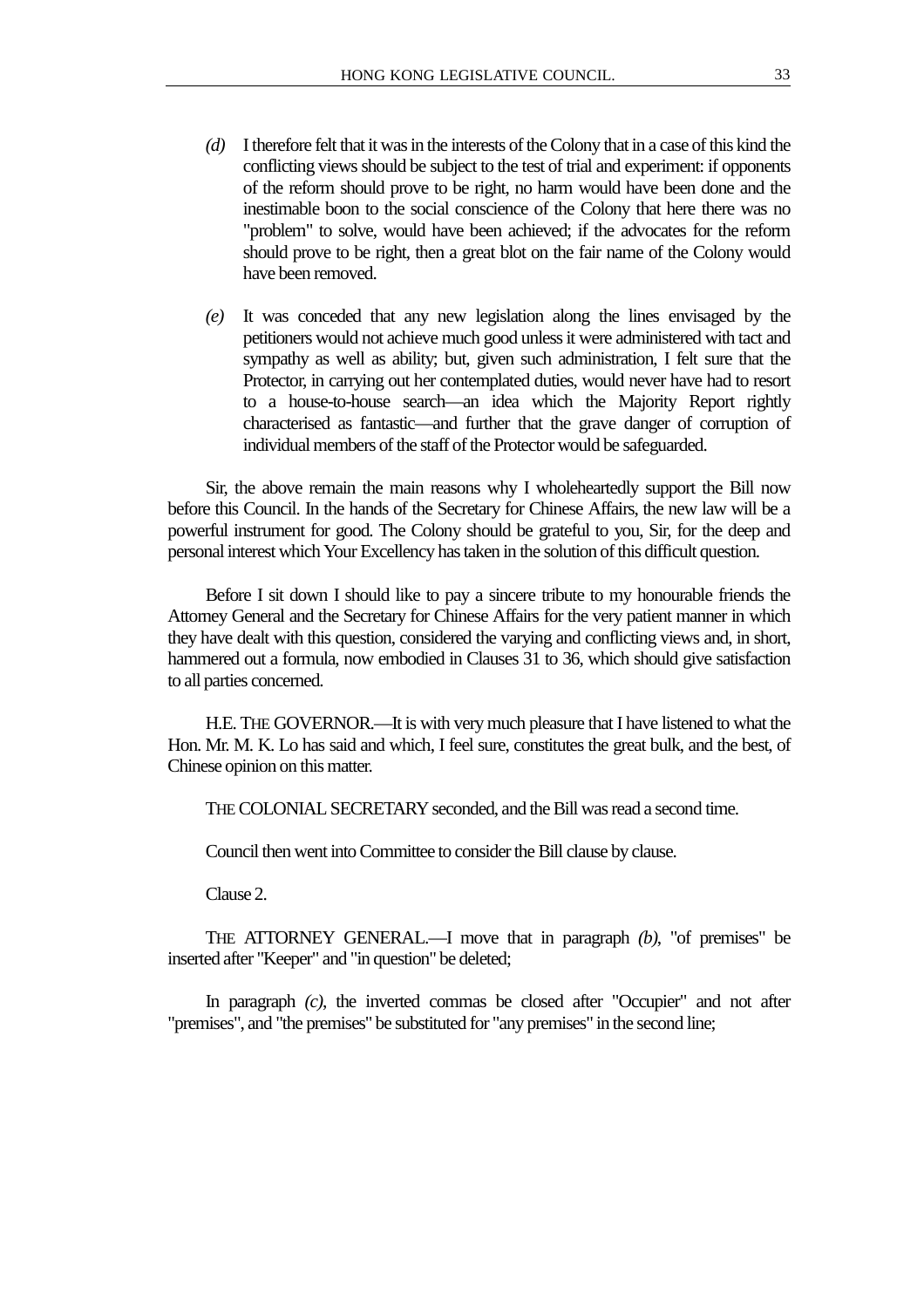In paragraph *(d)*, the inverted commas be closed after "Owner" and not after "premises";

In paragraph *(e)*, "or" be substituted for "and provisions referring", "construed as including references to" for "taken as including", and "and the civil equivalent of Christian marriages" for "or their civil equivalent".

These amendments are mainly in matters of form to secure uniformity throughout the clause.

Clause 3 (1).

THE ATTORNEY GENERAL.—I move that in the proviso, "of" in the third line be deleted and a comma be inserted after "magistrate"; "the" be substituted for "such" in the penultimate line.

Clause 5.

THE ATTORNEY GENERAL.—I move that to the side note "cf. No. 3 of 1916, s. 5 (2), and No. 1 of 1932, s. 17 (1) *(e)*," be added. This is subject to other provisions referred to at the end of the Ordinance.

Clause 6.

THE ATTORNEY GENERAL.—I move that to the side note "cf. No. 3 of 1916, ss. 2, 5, and No. 1 of 1932, s. 17 (1) *(e)*," be added.

Clause 10.

THE ATTORNEY GENERAL.—I move that to the side note "cf. No. 3 of 1916, s. 5," be added.

Clause 17 (3).

THE ATTORNEY GENERAL.—I move that "or the magistrate" be inserted after "court" in the penultimate line. The purposes of this amendment is to make it clear that the presumption applies in magisterial proceedings.

Clause 19.

THE ATTORNEY GENERAL.—I move that in paragraph *(b)*, "to" be substituted for "on" in the third line.

Clause 21 (3).

THE ATTORNEY GENERAL.—I move that "is" be substituted for "shall be" in the fourth line and "section" for "sections" in the fifth line.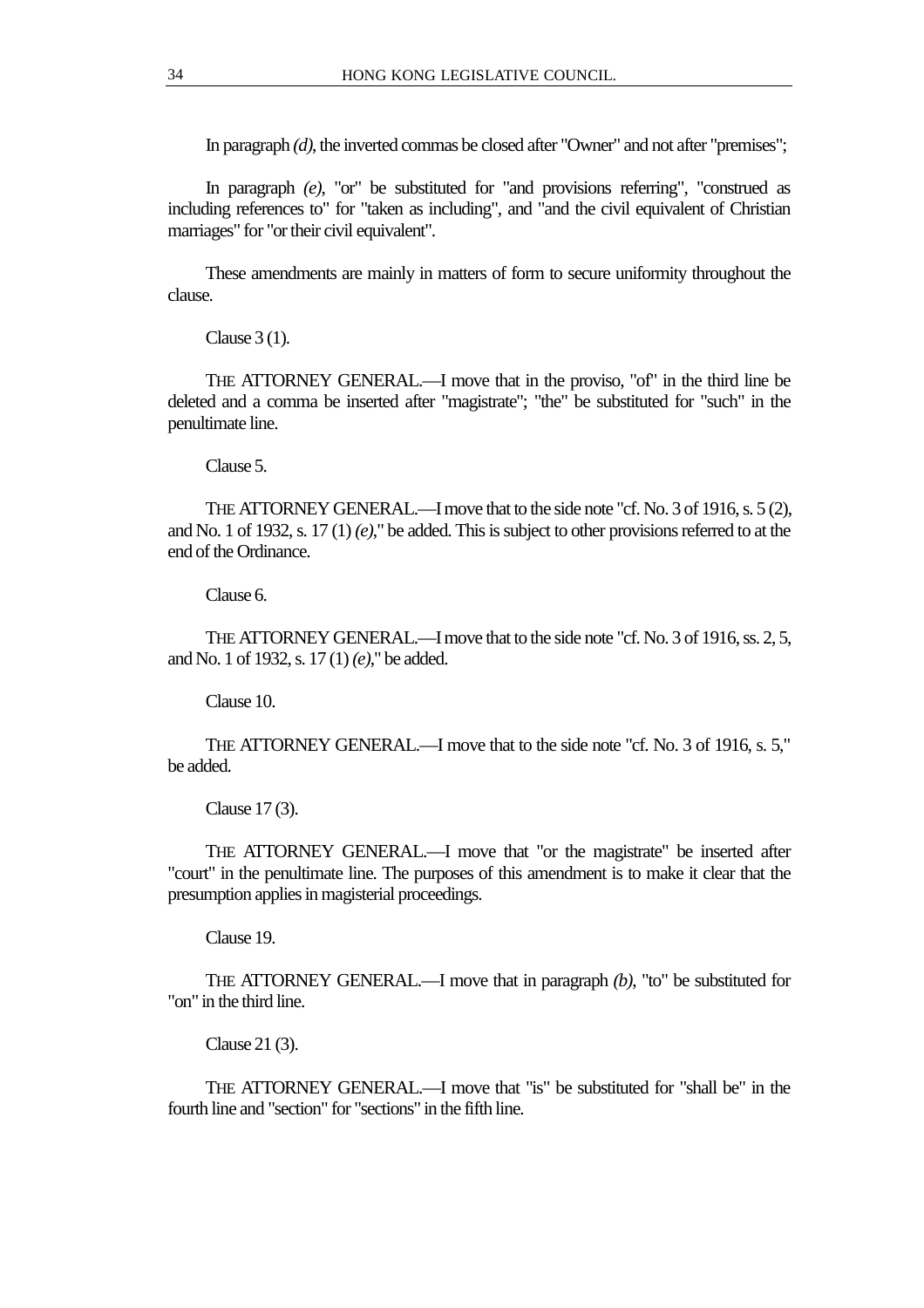# Clause 22.

THE ATTORNEY GENERAL.—I move that the word "any" be deleted in the seventh line. The word "any" is deleted for uniformity with the English Act.

#### Clause 26.

THE ATTORNEY GENERAL.—I move that the following proviso be added ":Provided that no prosecution shall be brought under this section in respect of any girl of or above the age of 16 years without the consent of the Secretary for Chinese Affairs". This proviso was added on the recommendation of Honourable Mr. Lo. The age set out in the English section is 16 and this proviso is added to ensure that no prosecution is brought in respect of a girl between the ages of 16 and 21 except on good grounds.

#### Clause 30 (2).

THE ATTORNEY GENERAL.—I move that "section', be substituted for "sections" in the second line.

# Clause 31.

THE ATTORNEY GENERAL.—I move that for sub-clause (1), the following be substituted:—

"31.—(1) Whenever any person adopts as his own and obtains the custody of the child of any other person, such child being a girl under the age of 21 years, the legal guardianship of such child while in this Colony shall vest in the Secretary for Chinese Affairs unless the custody of the child was given to the adopter by order of a competent court;" that a new subclause (2) be added as follows:—

"(2) Subject to the provisions of sub-section (5), whenever the Secretary for Chinese Affairs, upon such inquiry as he may think fit to make, is satisfied that either of the parents or any person acting in the place of a parent of any girl under the age of 21 years has parted or agreed to part with the custody of the girl to some other person either permanently or for any consideration except marriage, the Secretary for Chinese Affairs, in his absolute discretion, may in writing declare that the girl shall be his ward, and upon the making of such declaration the legal guardianship of the girl while in this Colony shall vest in the Secretary for Chinese Affairs;" and that the present sub-clause (2) be re-numbered as sub-clause (3) and substitute for "the legal guardianship of such girl while within the Colony shall be vested in the Secretary for Chinese Affairs," the following:— "and subject to the provisions of sub-section (5) the Secretary for Chinese Affairs may in his absolute discretion declare that the girl shall be his ward, and upon the making of such declaration the legal guardianship of the girl while in this Colony shall vest in the Secretary for Chinese Affairs."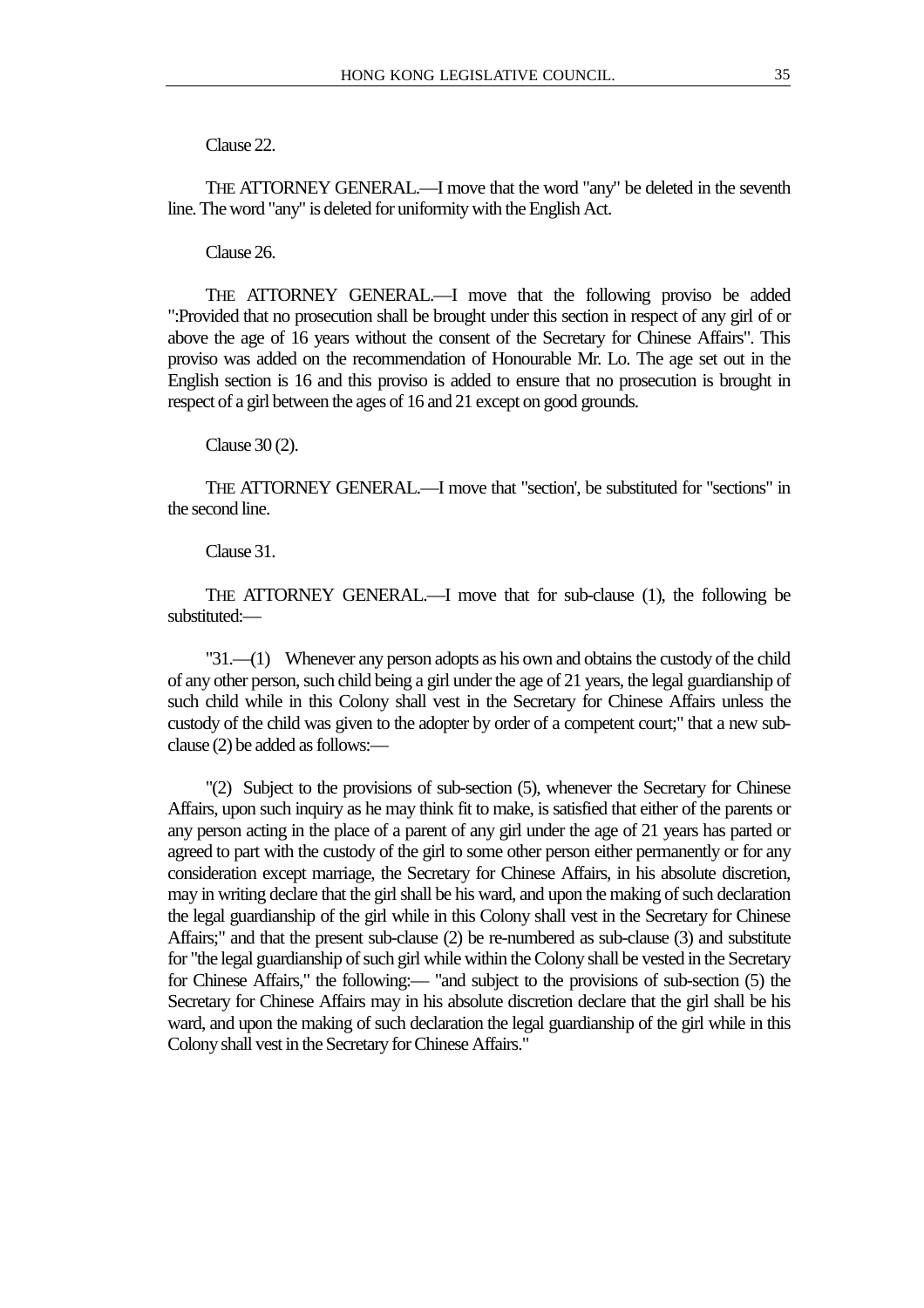I also move that a new sub-clause (4) be added as follows:—

"(4) The Secretary for Chinese Affairs may revoke any such declaration as is mentioned in sub-section (2) or (3) by a subsequent declaration, and upon the making of any such subsequent declaration the legal guardianship of the girl to whom the declaration relates shall vest or re-vest in the person in whom, but for the provisions of this section, it would otherwise by law be vested: Provided that, notwithstanding anything in this sub-section, the powers conferred by sub-sections (2) and (3) may be exercised from time to time as occasion requires."

Also that a new sub-clause (5) be added as follows:—

"(5) As soon as practicable after making any declaration under this section in respect of any girl, the Secretary for Chinese Affairs shall inform the person in whose custody the girl appears to be of the making of the declaration and any person aggrieved by the making of any declaration by the Secretary for Chinese Affairs under this section may apply in a summary manner to a judge in chambers within three months after the making of the declaration or within such extended time as the judge in any case may allow and on such application the judge may give such directions in the matter as he thinks proper";

That the present sub-clause (3) be re-numbered as sub-clause (6) and "so" in the sixth line be deleted;

That the present sub-clause (4) be re-numbered as sub-clause (7) and in paragraph *(b)* "photographs of such girl and of himself" be substituted for "copies of her and such person's own photographs";

That the present sub-clause (5) be re-numbered as sub-clause (8) and "executed under sub-section (6) or (7)" be substituted for "mentioned in sub-sections (3) or (4)" in the third and fourth lines; and

That the present sub-clause (6) be re-numbered as sub-clause (9).

The effect of the first three sub-clauses is that the guardianship of an adopted child vests in the Secretary for Chinese Affairs upon the passing of the custody of the child to the adopter and in other cases to empower the Secretary for Chinese Affairs after inquiry to assume the guardianship of a girl under 21 living with her parents by making a declaration to that effect, subject to appeal to a judge in chambers as set out in sub-clause 5.

Sub-clause 4 allows of a certain elasticity in applying these provisions and makes it clear that a declaration of guardianship may if necessary be made more than once in respect of the same child.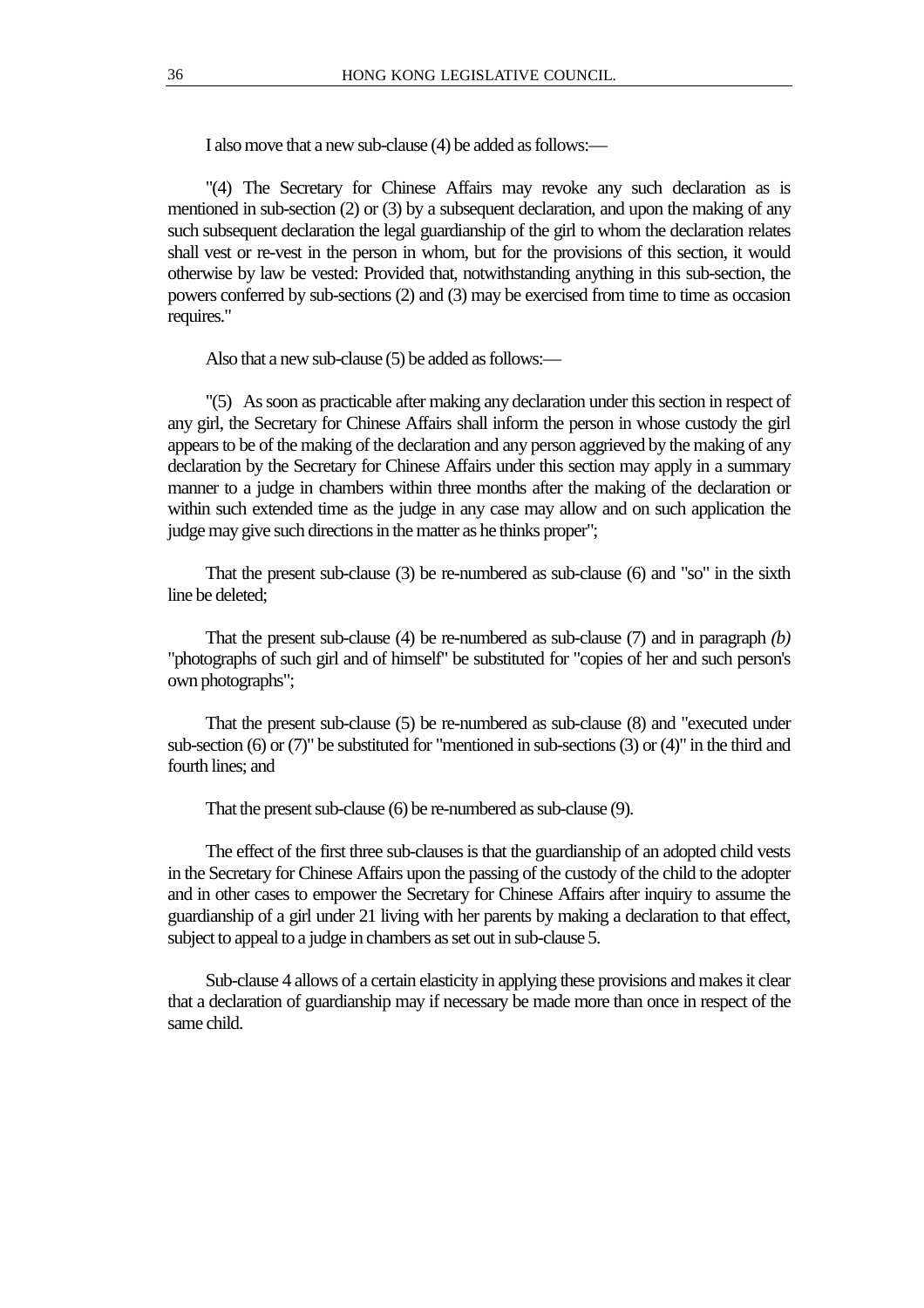H.E. THE GOVERNOR.—Is there any particular point in using the phrase "in the Colony" in one place and "in this Colony" in another?

THE ATTORNEY GENERAL.—Both expressions are used in the Interpretation Ordinance. In law there is no difference.

Clause 32.

THE ATTORNEY GENERAL.—I move that in the side note, "under s. 31 (1)" be deleted, and for the whole clause the following be substituted:—

"32.—(1) The Secretary for Chinese Affairs shall keep a register of the girls of whom the legal guardianship is vested in him by virtue of this Ordinance.

This provision was transferred from the Regulations. It seems more fitting that a provision casting the duty of keeping a register upon the Secretary for Chinese Affairs should appear in the Ordinance rather than in the Regulations.

(2) Every person who at the date of the passing of this Ordinance has in his custody or control any girl the legal guardianship of whom is vested in the Secretary for Chinese Affairs pursuant to section 31 (1) shall within three months from such date as may be appointed by the Governor by notification in the *Gazette* give notice thereof in a manner to be prescribed by regulations.

This sub-clause has been redrafted in order to meet the objection that I understand Honourable Sir Henry Pollock had—I think rightly—to it in its original form.

(3) Every person who acquires the custody or control of any such girl shall within one month from the date of acquiring such custody or control give notice thereof in a manner to be prescribed by regulations.

(4) Every person who brings into the Colony any such girl shall within one week from the date of bringing such girl into the Colony give notice thereof in a manner to be prescribed by regulations:

Provided that nothing in this section shall apply in the case of any girl required to be registered under the Female Domestic Service Ordinance, 1923."

With regard to the proviso it is hoped that the register kept under Ordinance No. 1 of 1923 will disappear and then these will be the only provisions before registration.

Clause 33.

THE ATTORNEY GENERAL.—I move that "with respect to any of the following matters or for any of the following purposes" be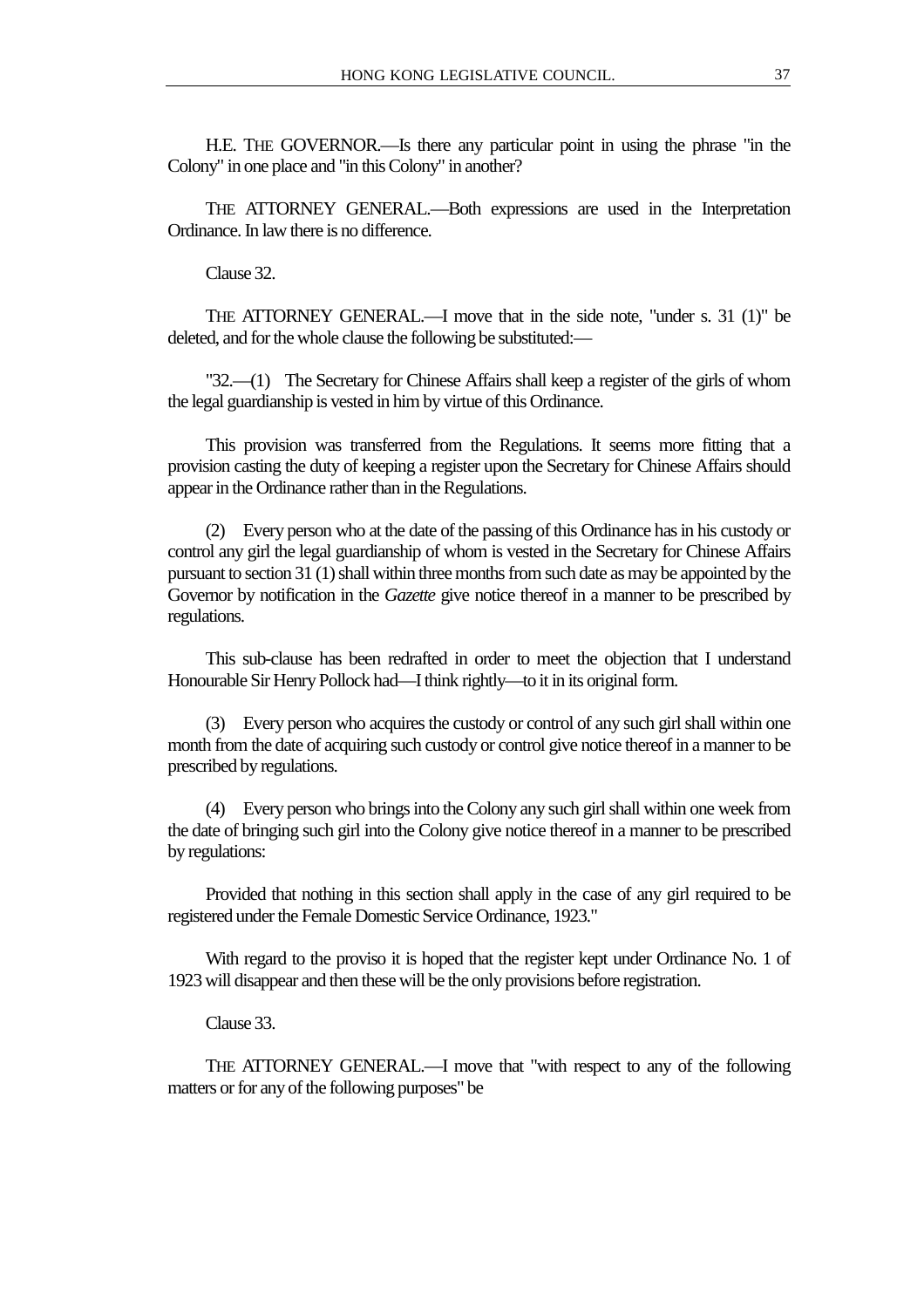substituted for "for the following purposes"; and that in paragraph *(a)*, "pursuant to section 31 (1)" be deleted.

Clause 34.

THE ATTORNEY GENERAL.—I move that in sub-clause (1), "any regulation" be substituted for "the regulations" in the second line; and in

Sub-clause (3), Add a side note—"Ordinance No. 41 of 1932."

Clause 35 (1).

THE ATTORNEY GENERAL.—I move that "section 32, 33 or 34" be substituted for "sections 32, 33 and 34"; that in paragraph *(a)*, "section 32 (1)" be substituted for "section 33"; that in paragraph *(b)*, "any Assistant Secretary" be substituted for "Assistant to the Secretary"; and for paragraph *(c)*, substitute the following:—

"*(c)* any photograph purporting to be certified by the Secretary for Chinese Affairs or any Assistant Secretary for Chinese Affairs as a photograph furnished to him in pursuance of any of the provisions of this Ordinance or any regulation made thereunder or in connexion with the registration of any girl under this Ordinance."

I have used the word "photograph" instead of the words "copy of a photograph" wherever these words appear. The word "photograph" seems to include any copy of a photograph.

Clause 36.

THE ATTORNEY GENERAL.—I move that in sub-clause (1), for the first paragraph the following be substituted:—

"36.—(1) Whenever the Secretary for Chinese Affairs has reason to believe that any woman or girl has been brought into or is about to be taken out of this Colony by force, threats, intimidation, false pretences, false representations or other fraudulent means, or is in the custody or control or under the direction or influence of another person and is or is likely to be exposed to any danger of seduction or prostitution, he may inquire into the case and—";

in paragraph *(i)*, "so" be deleted in the fourth line;

for paragraph  $(ii)$  (b), the following be substituted:—

"(b) to furnish photographs of such woman or girl and of himself;" and in the proviso, all the words after "detention" be deleted and "of any person of or above the age of 18 years," be substituted.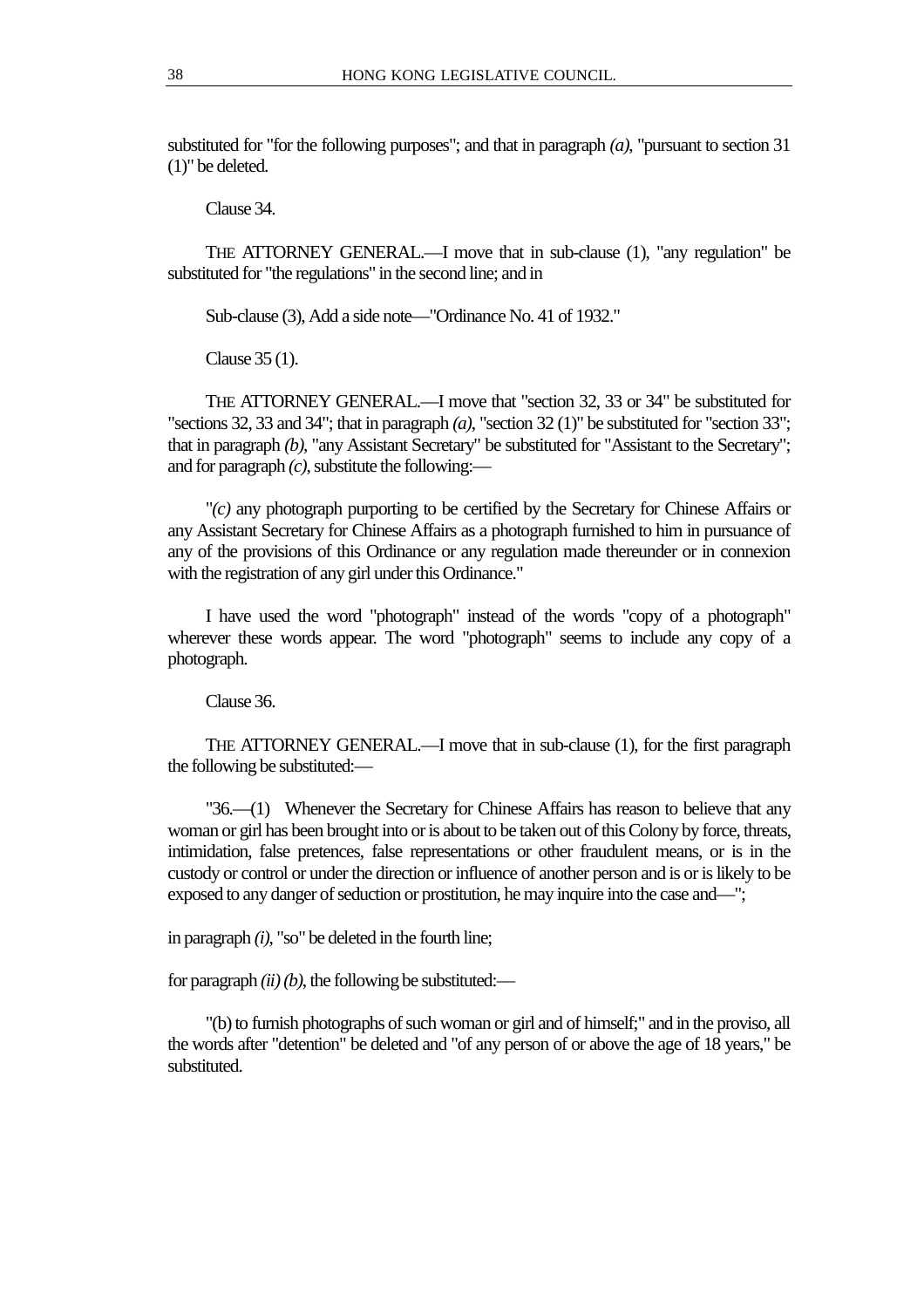The original draft of this sub-clause was unnecessarily complicated and this amendment I think clarifies it.

In sub-clause (2), "woman or" be inserted before "girl" in the first line and "executed under" for "mentioned in" in the fourth line.

In sub-clause (3), an error of spelling in "generally" in the fourth line be corrected.

Clause 37.

THE ATTORNEY GENERAL.—I move that in sub-clause (1), "section 31 (6)" be substituted for "section 31 (3)" in the second line; that sub-clause (2) be deleted; and subclauses (3) and (4) be re-numbered as (2) and (3).

The reason for the deletion of this sub-clause is that a general provision to the same effect will shortly be made in the Interpretation Ordinance in the course of Law Revision, and it is unnecessary in the short time which will intervene to include a special provision in this Bill.

Clause 39 (1).

THE ATTORNEY GENERAL.—I move that "refuge" be substituted for "safety" in the penultimate line.

This is the only place in this Bill where the word "safety" is used instead of "refuge" and I have altered it accordingly.

Clause 40.

THE ATTORNEY GENERAL.—I move that in the side note, all the words after "Affairs" be deleted and "to require persons to attend inquiry," be substituted;

For sub-clause (1) the following be substituted:—

"(1) The Secretary for Chinese Affairs may from time to time hold any such inquiry as he thinks fit for any of the purposes of this Ordinance and by notice in writing under his hand may require any person to attend such inquiry and to give evidence."

It seemed unnecessary to name certain sections in defining the powers of inquiry of the Secretary for Chinese Affairs, and I have therefore substituted a general provision.

In sub-clause (2), paragraph (b), ",or" be substituted for "relating to such woman or girl and" in the second line, and ",relating to the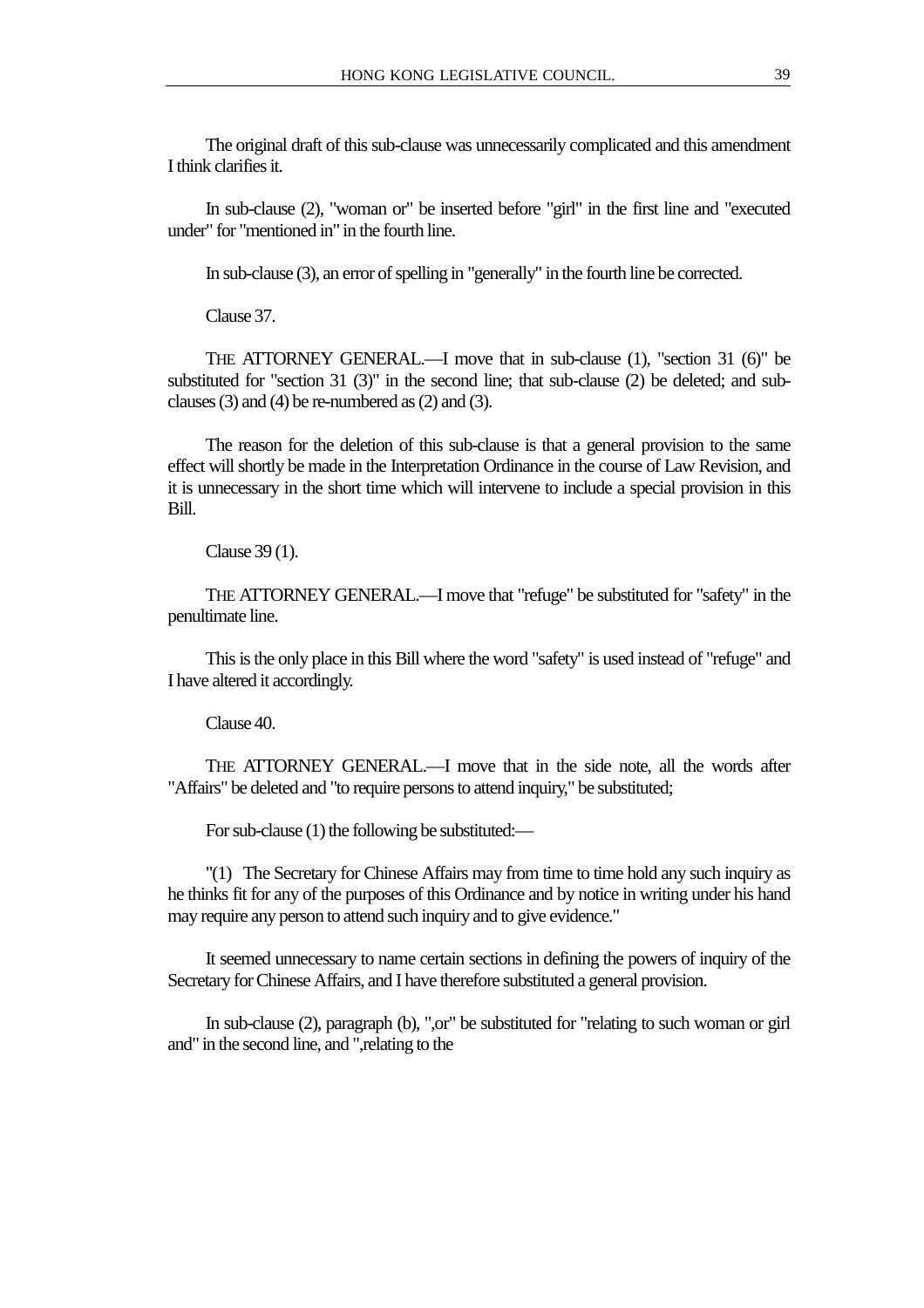matter under inquiry; or" for "respecting such woman or girl or in any way relating to the matter being inquired into; or" in the two last lines;

For sub-clause (2), paragraph *(c)*, "*(c)* having any woman or girl in his custody or control and being required by the Secretary for Chinese Affairs to produce her, without lawful excuse refuses or neglects to comply with such requirement," be substituted.

THE ATTORNEY GENERAL.—I move the following amendments on the Schedule:—

Regulations under the heading "Places of refuge":

In regulation 1, substitute "Tai Po" for "Taipo" in the third line.

Regulations under the heading "Registration":

In regulation 1, substitute "Notice required by section 32 shall be given" for "Registration may be effected," and delete "The register shall be kept by the Secretary for Chinese Affairs."

In regulation 2, delete "pursuant to section 31 (1)" in paragraph *(a)* and in paragraph *(b)*.

In regulation 3, substitute "to be notified" for "on registration."

Appendix A: Substitute the heading "Form of Notice." for "Registration Form."

Upon Council resuming,

THE ATTORNEY GENERAL.—Your Excellency,—I have the honour to report that the Protection of Women and Girls Bill has been extensively amended in Committee, and the amendments incorporated in a reprint of the Bill which is now in the hands of Honourable Members. May I say, Your Excellency, that the amendments in Committee make no alteration in the principle of the Bill at all, but only in matters of detail. The title and scope of the Bill have not been changed, and the character of the Bill has not altered. There is no reason why these amendments should not be made in Committee.

I therefore move the third reading.

THE COLONIAL SECRETARY seconded, and the Bill was read a third time and passed.

## **ADJOURNMENT.**

H.E. THE GOVERNOR.—Council stands adjourned *sine die*.